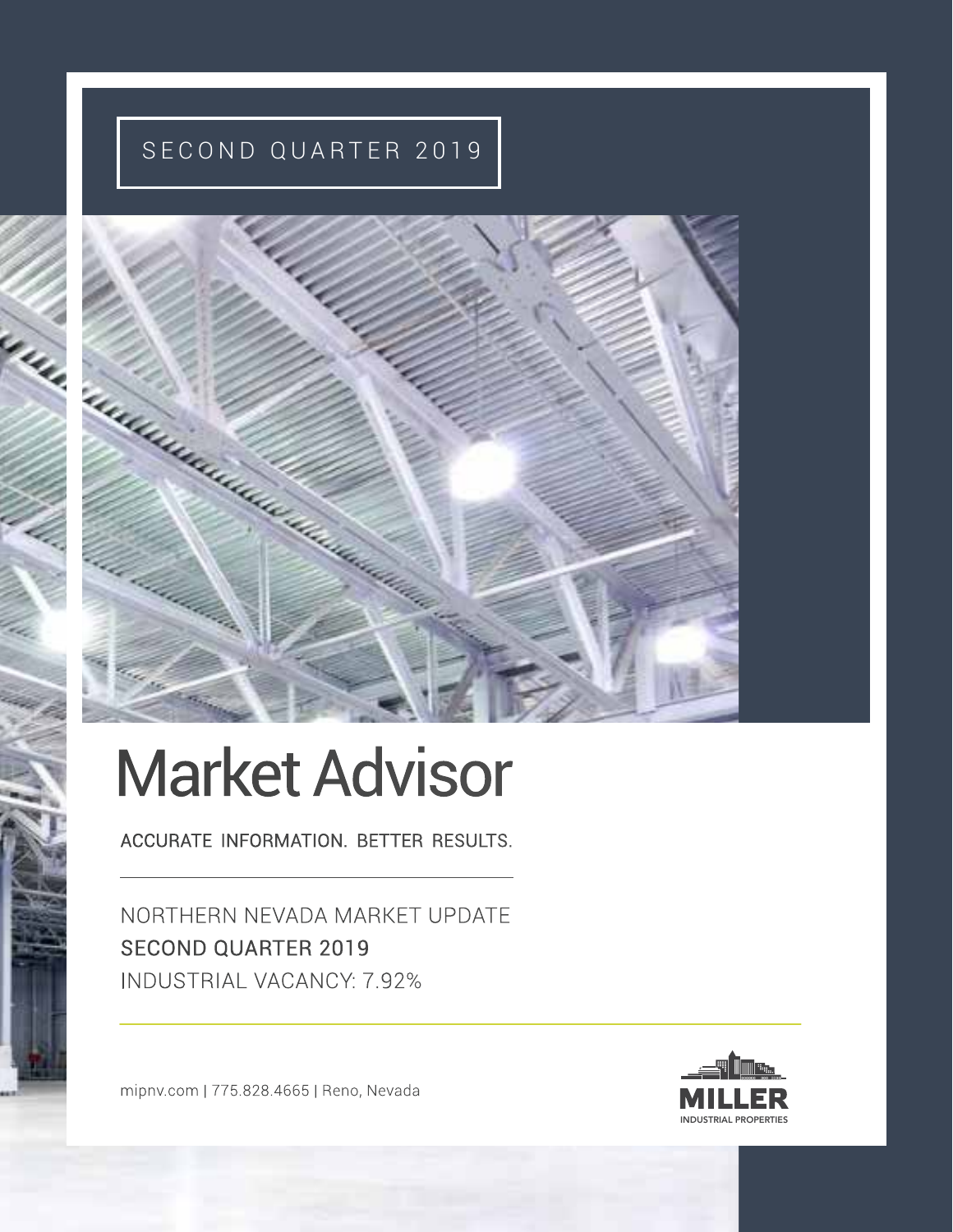#### Q2 2019: MAINTAINING OUR BATTING AVERAGE

When the quarterly commercial real estate absorption is tallied, the chatter in the CRE industry revolves around whether we're seeing a slowdown in activity. There will be reports of a continued bull market, as well as naysayers purporting to see a trend of slowing activity. Either way, one thing is certain – to judge industry trends based on one or two quarters of activity is not prudent. If we zoom out and take a more broad-based look at absorption with respect to five-year averages, we can observe more balanced data points. It's also important to remember that northern Nevada has experienced record growth for the past few years so. If our growth appears a bit slowed, it's coming down from all-time record highs.

In Q2, the Reno-Sparks industrial market had above average performance in gross absorption at 1,375,000 square feet, roughly 15% lower than our five-year average. However, our net absorption was a low 420,000 square feet, 38% below our five-year average of 685,000 square feet. This low net absorption was due to a healthy return of properties to the market, which was close to our five-year return to market average. This year to date has been lackluster, with no absorption or construction records being set. But are we ready to say we are seeing a general market slowdown? Let's look deeper at some of the current conditions that impact whether or not big businesses decide to expand.

The United States/China trade tensions are continuing, with no signs of a speedy resolution. This level of foreign trade insecurity on the minds of CEOs and CFOs means businesses' expansions are affected by slowdowns, postponements, or a "wait and see" approach. However, the equity markets have rallied steadily in 2019, showing a full recovery from the massive 15 to 20% sell off we saw at year-end 2018. Markets are trading again at all-time

#### $3\delta$  $\frac{1}{\sigma_{\mathbf{Z}}}$ 5 % 6% 6% <sup>7</sup>% <sup>7</sup>% 8% 8%  $9$  $\overrightarrow{O}_{\!\!S}$ 11% 12 % 1 3% 9/05 0/08 PERCENTAGE MARKET VACANCY WHAT DOES IT MEAN? **7.92%** " $\overline{\phantom{a}}$ Ez  $\overline{\mathsf{X}}$ **MARKET**  $\gamma_{\nu_{\lambda_{n}}}$ Royo M ARKET" BALANCED MARKET **VERY VACANCY, HIGH RENTS** VERY HIGH VACANCY, SlM3bMO  $3^{\circ}$  $\frac{6}{2}$ 5 %  $\zeta$ 11% 12 % 1 3% 9/05 1 % 1

record highs. The GDP growth is maintaining at the 2-3% sweet spot, with little inflation nor deflation – i.e. another year in the Goldilocks economy range. Still, analysts are predicting a mild overall growth slowdown in 2020 and beyond due to expectations that tariffs may remain for the longer term. Yet to be seen is if the tariffs will actually cause a higher growth in manufacturing as predicted.

When you consider the current level of global volatility, the impact that uncertainty has on our economy, and factor in the extreme slowdown of certain Asian business into the US markets, our commercial real estate performance seems to be actually quite substantial. We are also seeing considerable interest in our area from out of market developers buying large tracts of raw land as well as bidding on for sale warehouse portfolios. Northern Nevada is definitely on the radar with both companies looking for that ideal western location and investors alike. While no one can predict what the rest of the year and 2020 will look like in terms of area growth, our best bet, based on historical market data, is a slight easing off the gas but with continued average absorption.

## Quick Trends SECOND QUARTER 2019

#### **LEASE RATES**

Stable rates in a landlord friendly market.



#### **VACANCY**

Q1 2019: 7.97%

Moderate inventory over most size ranges.

Q2 2019: 7.92%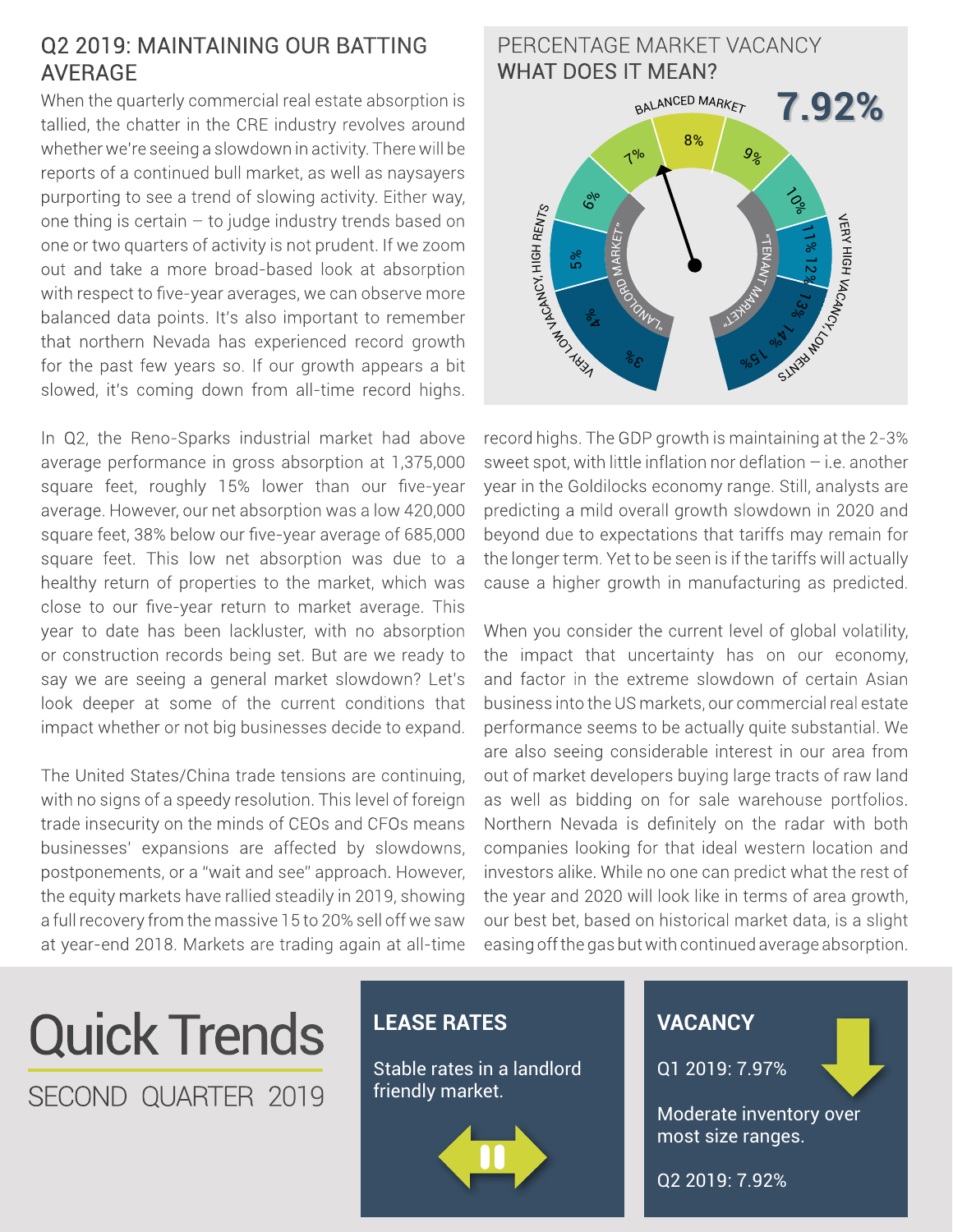#### HISTORIC VACANCY CURRENT QUARTER VACANCY ANALYSIS



- 0.6% LOWER than Q1 2019 (7.97%)
- 35% HIGHER than Q2 2018 (5.85%)
- 1.25% LOWER than quarterly 5-year average (8.02%)





#### HISTORIC GROSS & NET ABSORPTION 5-YR NET AVG. GROSS **NET** 2,500,000 2,000,000 1,500,000 1,000,000 500,000 0 -500,000 -1,000,000 02, 2016 0<sub>3, 201</sup>6</sub> 610 و 2019 و10 و10 و10 و10 ذرق ذرق ذرق درق و 10 و 10 و 10<br>دی دن دن دی دی دی دی دی در دن ده در در در در در در در

CURRENT QUARTER NET ABSORPTION ANALYSIS



#### Net Absorption: 419,955 SF

- 5X HIGHER than 01 2019
- 86% LOWER than Q2 2018
- 39% LOWER than quarterly 5-year average

Net Absorption: The measure of gross absorption less the space that tenants vacated and the new, vacant construction.

#### **CONSTRUCTION**

Continued large buildto-suit and speculative construction.

#### **MARKET VELOCITY**

Steady demand continues.



#### **OUTLOOK**

Stable inventory supply over most size ranges.